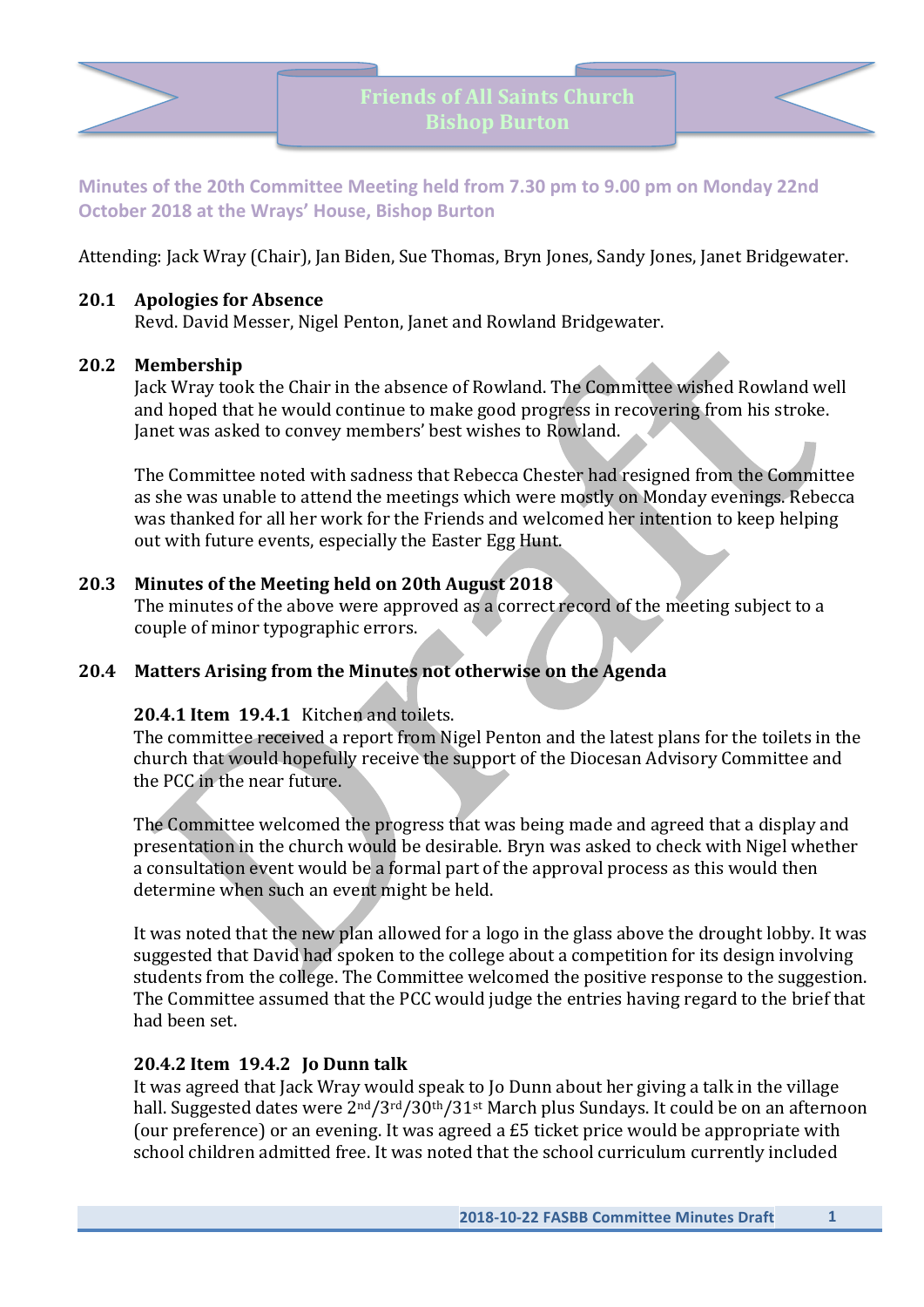events of WW1 and WW2 and it would be a good idea to link this in to the promotion of the event.

# **20.4.3 Item 19.5.1 Raffles**

Bryn reported that the new Rector would be happy for raffles to take place in the church as part of Friends' events.

# **20.4.4 Item 19.5.2 October event 13th October 2018**

It was noted that the event in October had broken even and there were no "profits" to be passed to the Friends.

## **20.4.5 Item 19.5.3 Open Gardens 2019**

It was agreed an item had been entered in the BB News to see if people would be interested in taking part in an Open Gardens event in 2019. Despite the limited response it was agreed to set the date for Sunday  $18<sup>th</sup>$  August and to publicise this soon.

## **20.5 PCC Statement of Need**

The Committee received and gave their support the recently published Statement of Need for All Saints' Church produced by the Parochial Church Council.

#### **20.6 Other Matters**

#### **20.6.1 Events**

The Committee considered possible events for next year in addition to the Open Gardens and Jo Dunn talk. It was noted that the church would need to raise funds for improvements to heating and lighting, for more cushions and possible repair of a leaking roof.

#### 20.6.1.1 **Longcroft Choir**

Bryn was asked to contact Jonathan Chapman regarding a possible event in mid-July 2019.

#### **20.6.1.2 Easter Egg Hunt**

Jack was asked to contact Rebecca Chester regarding an event in 2019.

# **20.6.2 Report from Nigel Penton (Finance)**

Nigel presented a financial summary for the PCC and the friends account for the year to October 2018.

| <b>FRIENDS ACCOUNT: 22nd October 2018</b>   |        |          |
|---------------------------------------------|--------|----------|
| Brought forward: per year end accounts 2017 |        | 9,380.87 |
| <b>INCOME</b><br>Subscriptions              |        |          |
| Annual new                                  | 10.00  |          |
| Annual (renewals)                           | 245.00 | 255.00   |